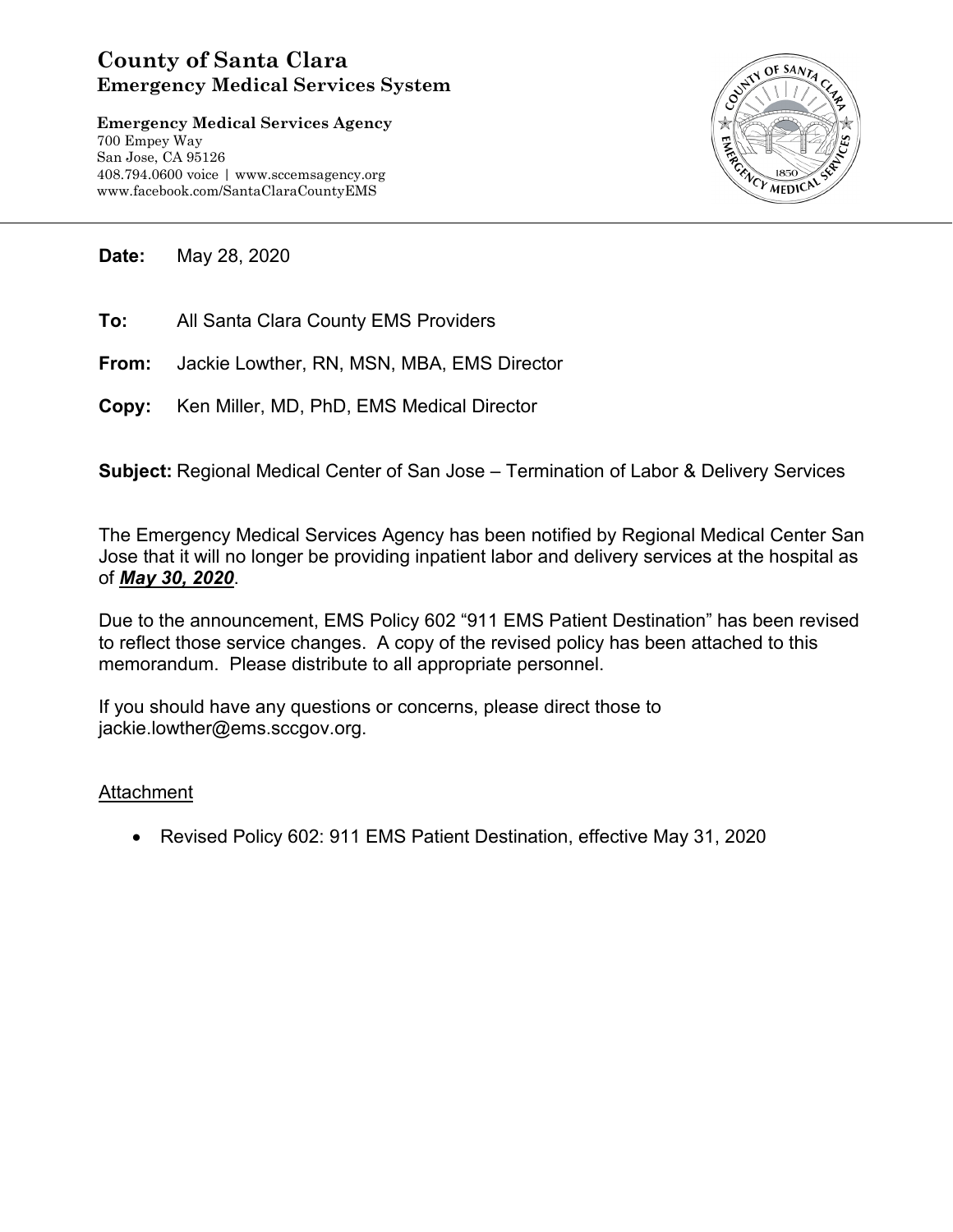

# **POLICY # 602**

## **911 EMS PATIENT DESTINATION**

| <b>Effective:</b> | May 31, 2020   |
|-------------------|----------------|
| <b>Replaces:</b>  | April 27, 2017 |
| <b>Review:</b>    | May 31, 2023   |

#### **I. Purpose**

The purpose of this policy is to ensure that all patients who require emergency ambulance service are transported to the approved facility most appropriate for their emergency medical condition.

#### **II. Patient's Choice**

- A. Patients shall be transported to their facility of choice if the requested facility meets the requirements of this policy and regardless of their ability to pay.
	- B. During times of EMS System surge, patients may be assigned to hospital destinations and may not be able to select a specific destination. Examples of EMS System surge include, but are not limited to, multiple patient events (Multiple Casualty Incident Plan), activation of County Routing, states of local emergency, etc.

#### **III. Routine Patient Destination**

- A. The routine patient destination is a basic or comprehensive emergency department in an acute care hospital or the emergency department of a federally owned and operated hospital as identified in *Table B: Approved In-County Services.*
- B. Patients are to be transported to a routine patient destination unless the patient meets the "In-Extremis", "Specialty Care", or "Special Circumstances" patient destination criteria identified in this policy.
- C. If no patient preference, routine patients shall be transported to:
	- 1. The closest hospital to the incident location as determined by the total emergency ambulance transport time; *and*,
	- 2. That is accepting emergency ambulance patients as is identified in *Table B: Approved In-County Services.*

#### **IV. In-Extremis Patient Destination**

A. A patient that is determined to be "In-Extremis" presents with a condition that benefits most from immediate emergency ambulance transportation to the closest hospital.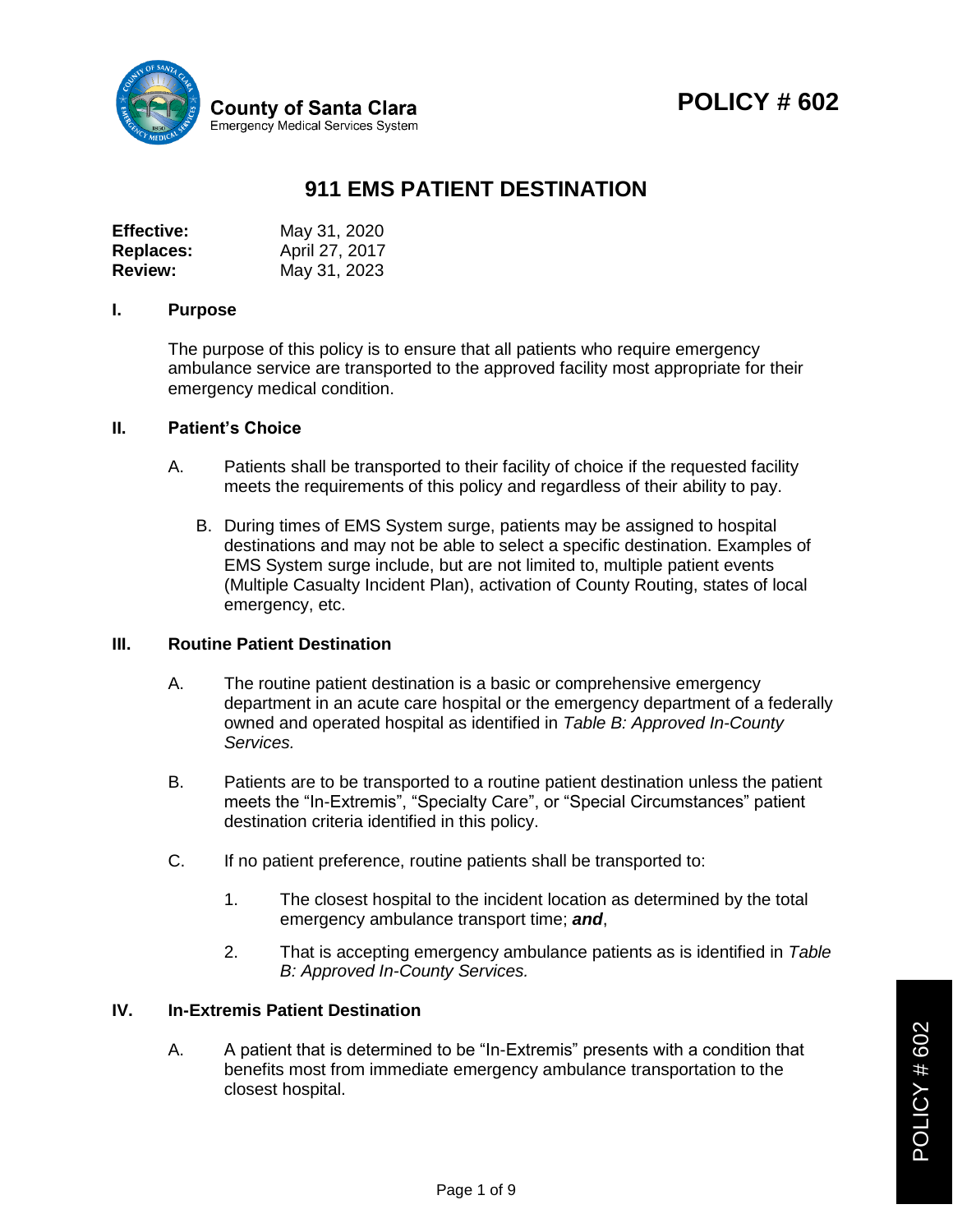- B. An In-Extremis patient is defined as a patient that presents with one or more of the following:
	- 1. A breech presentation or protruding limb during a delivery.
	- 2. A visible external bleed that cannot be controlled by EMS personnel where significant blood loss continues to occur despite the use of direct pressure and/or application of a tourniquet.
	- 3. The inability to be ventilated adequately following the use of appropriate basic and advanced airway adjuncts and procedures.
- C. In-Extremis patients shall be transported to the hospital that is:
	- 1. The closest to the incident location as determined by total emergency ambulance transport time; *and*,
	- 2. That is **not** on internal disaster.

#### **V. Specialty Care Destination**

- A. In some circumstances, the most appropriate facility is one that offers specialized services based on the EMS providers primary impression of the patient's condition and based on the criteria of this policy.
- B. The "most appropriate hospital" for specialty care patients is the hospital that is:
	- 1. The closest to the incident location as determined by total emergency ambulance transport time; *and*,
	- 2. Is designated to provide the specialty service desired; *and*,
	- 3. Is accepting emergency ambulance patients.
- C. **Trauma Patients**  A patient that is categorized as a "Major Trauma Victim" (MTV) according to *Santa Clara County Prehospital Care Policy 605: Prehospital Trauma Triage*.
	- 1. Trauma patients that do not meet Major Trauma Victim (MTV) criteria shall be transported to a destination prescribed by Section III: Routine Patient Destination.
	- 2. MTVs shall be transported to a Trauma Center identified in *Table B: Approved Services* and shall adhere to the catchment areas that have been established in *Santa Clara County Prehospital Care Policy #602: Schedule A; Trauma Center Service Areas*.
	- 3. In addition to the provisions of *Santa Clara County Prehospital Care Policy #603: Hospital Bypass,* if **all** Trauma Centers are not accepting emergency ambulance patients, the patient shall be transported to the: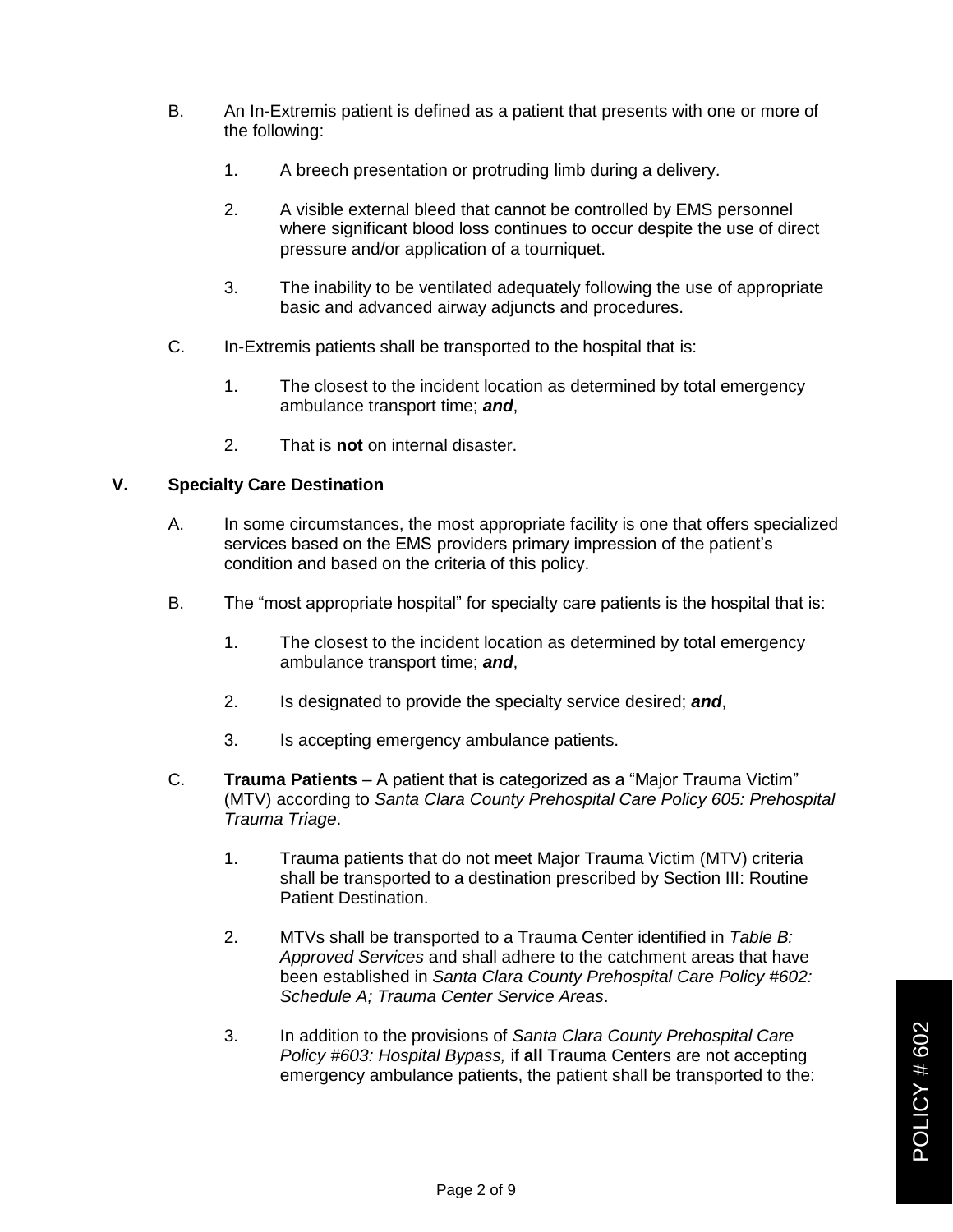- a. Closest emergency department to the incident location as determined by total emergency ambulance transport time; *and*,
- b. That is accepting emergency ambulance patients.
- 4. A pediatric patient (under 15 years old) who meets Major Trauma Victim (MTV) criteria as described in *Santa Clara County Prehospital Care Policy #605: Prehospital Trauma Triage*, shall be transported to:
	- a. The closest Pediatric Trauma Center, as identified in *Table B: Approved In-County Services,* to the incident location as determined by total emergency ambulance transport time; *and*,
	- b. That is accepting emergency ambulance patients.
- 5. A pregnant patient beyond 20 weeks gestation who meets Major Trauma Victim (MTV) criteria as described in *Santa Clara County Prehospital Care Policy #605: Prehospital Trauma Triage*, shall be transported to:
	- a. The closest Labor and Delivery Center that is also a Trauma Center, as identified in *Table B: Approved In-County Services,* to the incident location as determined by total emergency ambulance transport time; *and*,
	- b. That is accepting emergency ambulance patients.

#### D. **Psychiatric Patients**

- 1. Psychiatric patients shall be transported to a facility equipped to provide appropriate care. Psychiatric patients in need of medical evaluation shall be transported to the facilities identified in *Table B*: *Approved In-County Services.*
- 2. Patients who require psychiatric care shall be transported to an appropriate facility in accordance with their medical needs as a priority. The receiving facility may transfer the patient to a psychiatric facility after stabilization.
- 3. Patients with no medical complaint may be transported to the destination established by the law enforcement agency responsible for executing the 5150 hold.
- E. **Burn Patients** Patients meeting major burn criteria as per *Santa Clara County Prehospital Care Policy #605: Prehospital Trauma Triage* shall be transported to the burn center at Santa Clara Valley Medical Center (VMC) via the Trauma Center.
	- 1. If Santa Clara Valley Medical Center (VMC) Trauma Center is not accepting emergency ambulance patients, the patient meeting major burn criteria shall be transported to: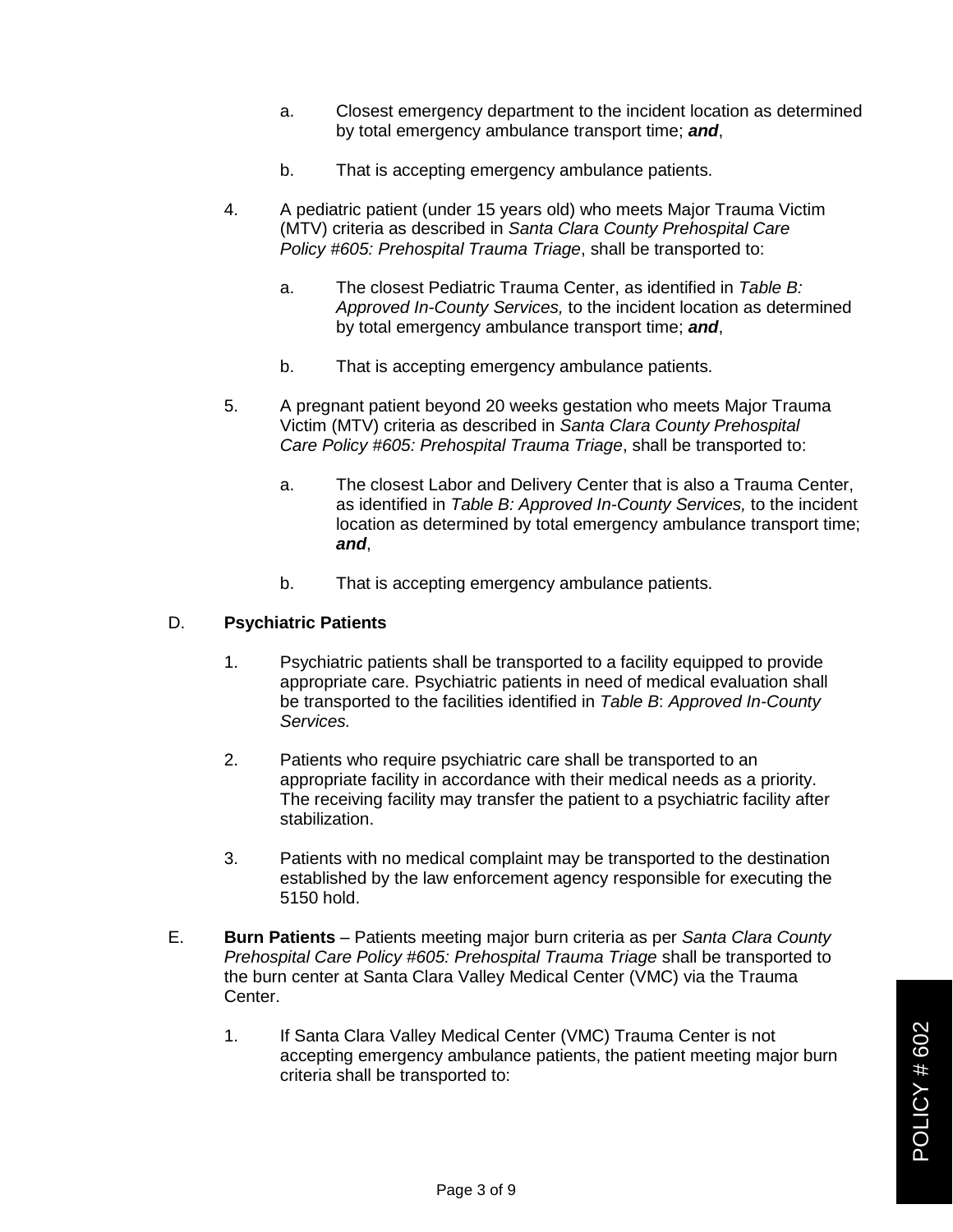- a. The closest trauma center identified in *Table B: Approved In-County Services* to the incident location by the total emergency ambulance transport time; *and*,
- b. That is accepting emergency ambulance patients.
- 2. Patients meeting major burn criteria and having additional concurrent trauma, and if the traumatic injuries poses the greater risk of morbidity or mortality, shall be transported to:
	- a. The closest trauma center identified in *Table B: Approved In-County Services* to the incident location by the total emergency ambulance transport time; *and*,
	- b. That is accepting emergency ambulance patients.

#### F. **Stroke Alert Patients**

- 1. Patients that are identified as meeting Comprehensive Stroke Alert Criteria according to *Santa Clara County Prehospital Care Policy #700- A13: Stroke* shall be transported to:
	- a. The closest Comprehensive Stroke Center identified in *Table B: Approved In-County Services* to the incident location as determined by total emergency ambulance transport time; *and*,
	- b. That is accepting emergency ambulance patients that meet stroke alert criteria.
- 2. Patients that are identified as meeting Primary Stroke Alert Criteria according to *Santa Clara County Prehospital Care Policy #700-A13: Stroke* shall be transported to:
	- a. The closest Primary Stroke Center identified in *Table B: Approved In-County Services* to the incident location as determined by total emergency ambulance transport time; *and*,
	- b. That is accepting emergency ambulance patients that meet stroke alert criteria.
- G. **STEMI Alert Patients** Patients that are identified as meeting STEMI Alert Criteria according to *Santa Clara County Prehospital Care Policy #700-A08: Chest Pain - Suspected Cardiac Ischemia* shall be transported to:
	- 1. The closest STEMI Receiving Center identified in *Table B: Approved In-County Services* to the incident location as determined by total emergency ambulance transport time; *and*,
	- 2. That is accepting emergency ambulance patients that meet STEMI Alert.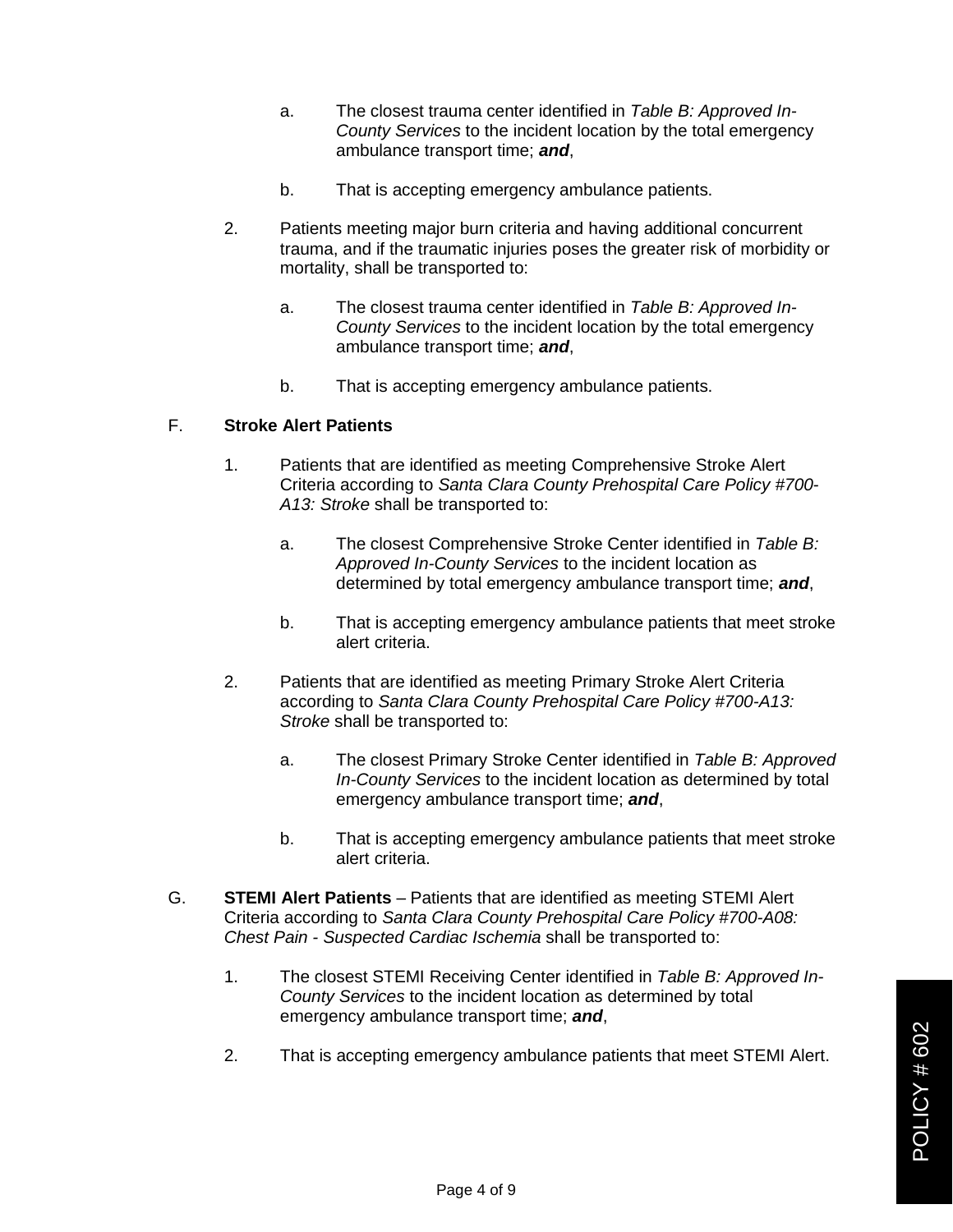- H. **ROSC (Return Of Spontaneous Circulation)** Adult Patients achieving ROSC of cardiac etiology according to *Santa Clara County Prehospital Care Policy #700-A07: Cardiac Arrest* shall be transported to:
	- 1. The closest STEMI Receiving Center identified in *Table B: Approved In-County Services* to the incident location as determined by total emergency ambulance transport time; *and*,
	- 2. That is accepting emergency ambulance patients that meet ROSC criteria.

#### **VI. Special Circumstances**

A. In some situations, special circumstances may have a direct relation to the selection of the most appropriate transport destination. Within this section, "County" shall mean the EMS Duty Chief, EMS Agency, County Medical-Health Branch or any other position or function designated by the EMS Agency.

## B. **EMS System Surge / Multiple Patients Events**

- 1. When Central Patient Routing is in effect, all patient destination assignments will be directed by the County through County Communications.
- 2. Patients may be transported to acute care hospitals out of the county only when directed by the County.
- 3. If out of county mutual aid ambulance are being used in the Santa Clara County Operational Area, unless directed by the County, all transports will occur in accordance with the destinations prescribed in this policy.
- 4. When authorized and as directed by the County, patients may be transported to Alternate Care Sites (ACS), Field Treatment Sites (FTS), or Mobile Field Hospitals (MFH).
- C. **Base Hospital Directed Destination** Patients may be transported to any incounty destination authorized within this policy when directed by the Base Hospital.
- D. **EMS Air Resource Destination** Patient destination shall be determined by the ground crew and provided to the air crew.
	- 1. If the pilot believes that flight to the selected destination is unsafe, the flight crew will advise the ground crew and a destination will be determined collaboratively and according to the direction provided in this policy.
	- 2. When a ground crew is not present or if the ground crew is not designated EMS providers, the flight crew shall determine destination based on this policy.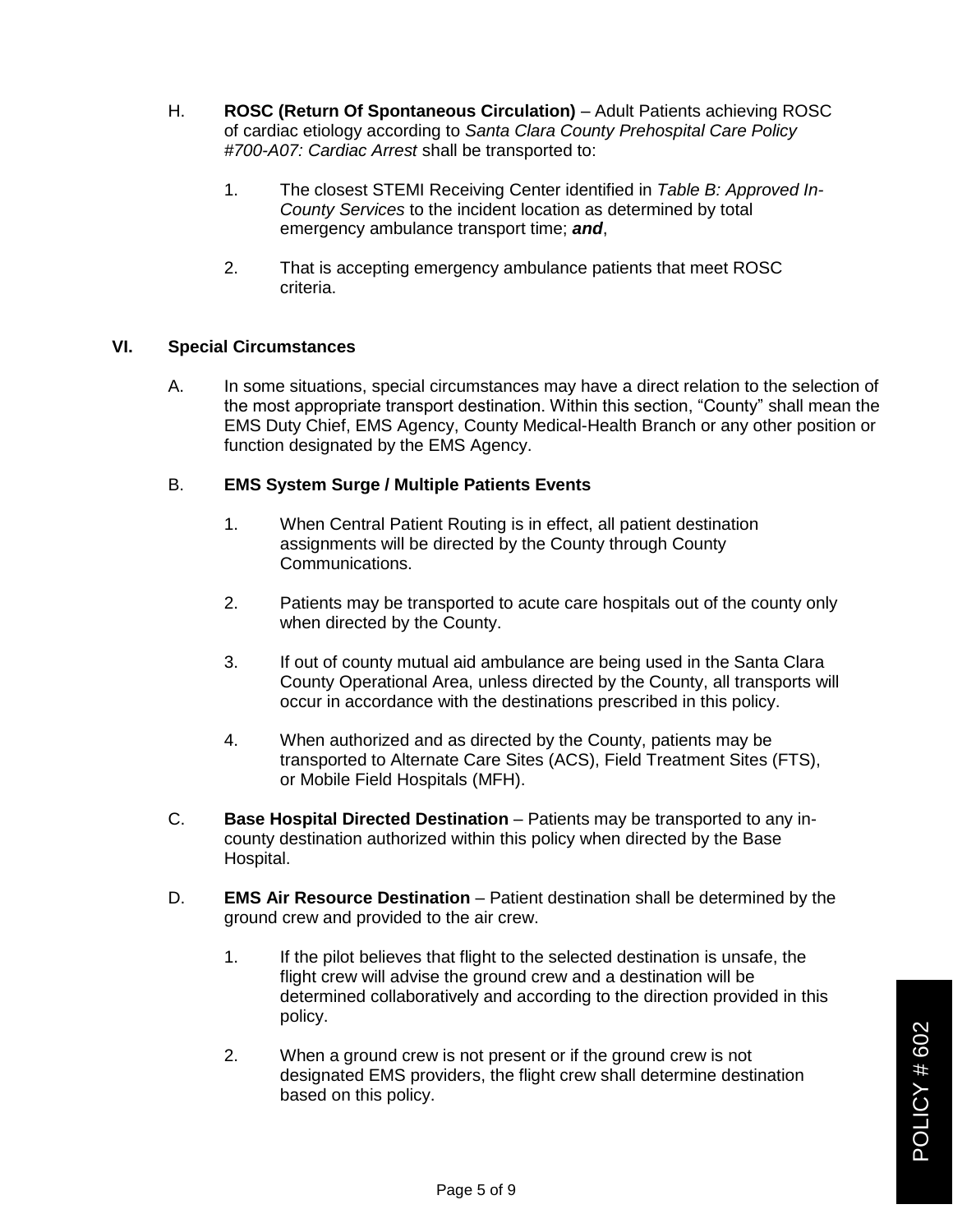## E. **Transport to out of county Hospitals from Santa Clara County**

- 1. Patients may be transported to out of county hospitals only when permitted by this policy.
- 2. Santa Clara County prehospital care personnel shall determine and honor out of county 911 ambulance diversion statuses prior to beginning transport.
- 3. Santa Clara County prehospital care personnel shall notify the out of county hospital of their pending arrival.

## F. **Destination Changes While Transporting**

- 1. A patient may change their requested destination at any time if the ambulance has not arrived on hospital property and the requested destination meets the requirements of this policy.
- 2. If the ambulance has arrived on the property of an acute care hospital, patient care shall be transferred to the staff of such hospital.
- 3. If en route to a hospital, the patient wishes to leave the ambulance, EMS personnel shall:
	- a. Attempt to convince the patient to continue to the selected destination or to the closest emergency department able to receive emergency ambulance patients.
	- b. If the patient continues to wish to leave the ambulance, stop the ambulance as soon as it is safe to do so and permit the patient to leave once in a safe location and then immediately notify their communications center.
	- c. EMS providers will make efforts to keep patient safe and out of harm's way, consistent with *Santa Clara County Prehospital Care Policy #618: EMS Life Safety Procedures*.

## G. **Custodial Patients from the County Jails**

- 1. The preferred destination for patients that are in custody and are from incidents occurring in the County Jail (San Jose), Elmwood (Milpitas), and Juvenile Hall (San Jose), is Santa Clara Valley Medical Center, if the transport is consistent with the directives contained in this policy. For example, the hospital must be accepting emergency ambulance patients. The destination is determined by jail staff, not the patient.
- 2. From time to time the EMS Agency will issue specific transport policies related to ambulance transport of high risk/high profile inmates. These policies will augment the direction provided within this policy.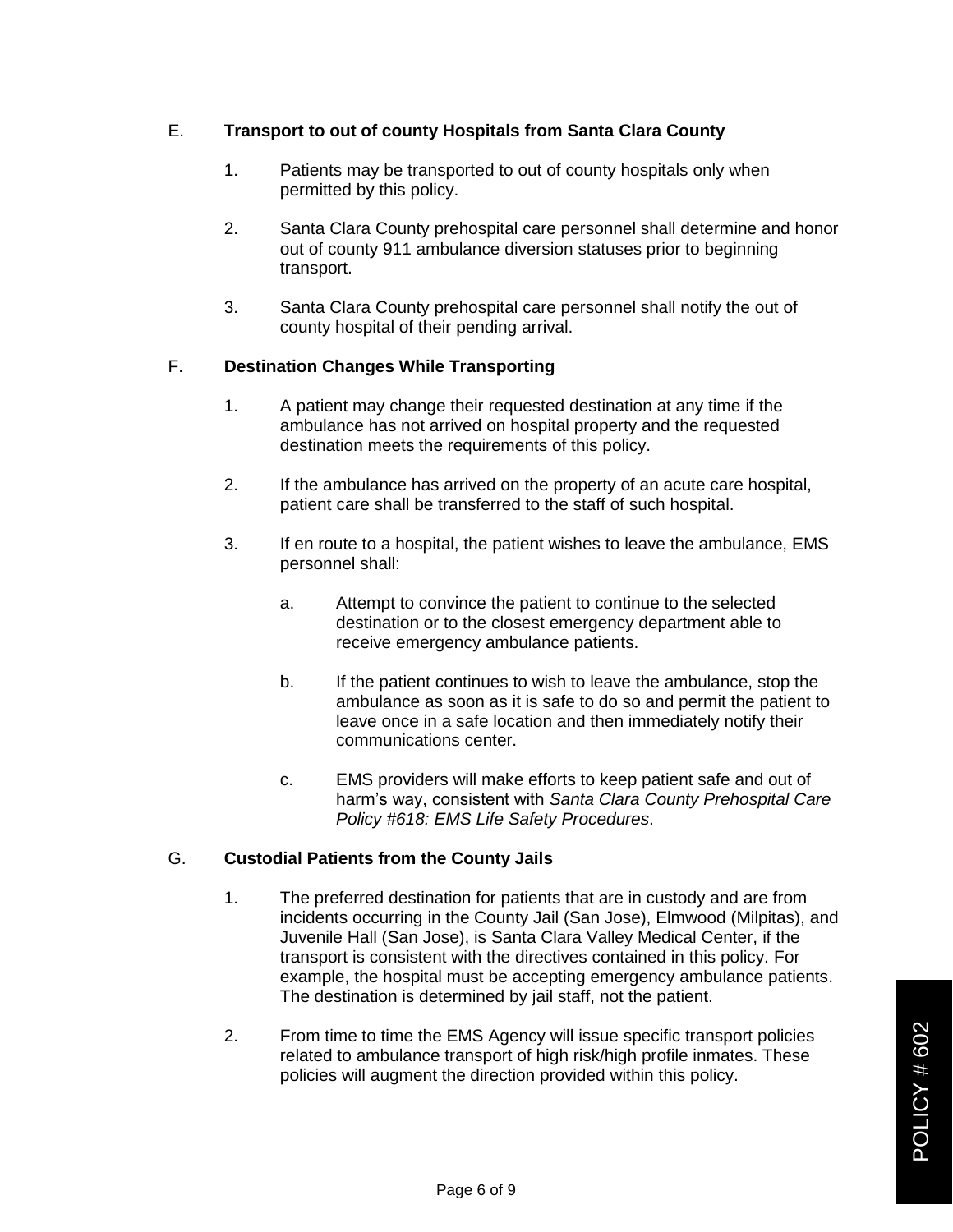- H. **Incidents Occurring at Acute Care Hospitals** If an acute care hospital is the incident location, patients shall be transported to the emergency department of the incident location hospital, except:
	- 1. When the acute care hospital is not accepting emergency ambulance patients.
	- 2. When multiple patients require transport, and must be distributed to multiple acute care hospitals.
	- 3. When the acute care hospital requests a 911 emergency ambulance response to transport patient in accordance with Santa Clara County Prehospital Care Policy #620: Interfacility Transfer-Ground Ambulance.
- I. **Veterans** Patients that are veterans may be transported to the Palo Alto Veterans Administration Hospital (PAV) if:
	- 1. Requested by the patient; *and*,
	- 2. If transport is consistent with the directives contained within this policy.
- J. **Ventricular Assist Devices (VAD) -** VAD centers in Santa Clara County are located at Kaiser Santa Clara Hospital and Stanford University Hospital.
	- 1. If a VAD patient presents with stroke symptoms, these two stroke/VAD centers would be the preferred destinations.
	- 2. A VAD patient visiting from outside of the Santa Clara County area should be transported to either one of these two VAD centers for device-related problems.
	- 3. In traumatic injury of a VAD patient consider a trauma center as a destination since the patient will be anticoagulated.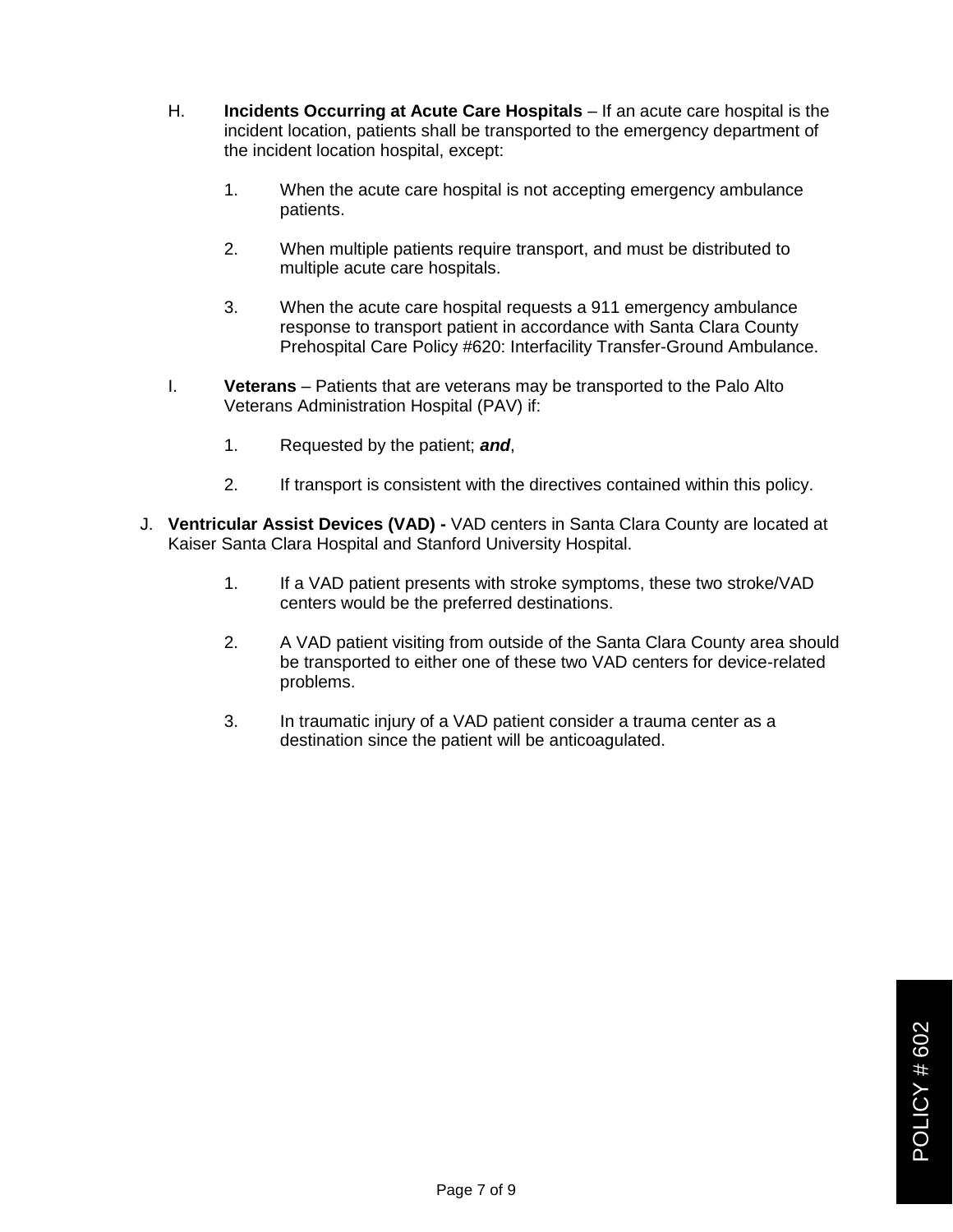## **Table A: Approved Santa Clara County Facilities**

| <b>Facility</b>                            | <b>City</b>          | ID         |
|--------------------------------------------|----------------------|------------|
| El Camino Hospital of Los Gatos            | Los Gatos            | <b>LGH</b> |
| El Camino Hospital of Mountain View        | <b>Mountain View</b> | <b>ECH</b> |
| <b>Good Samaritan Hospital</b>             | San Jose             | <b>GSH</b> |
| Kaiser Foundation San Jose                 | San Jose             | <b>STH</b> |
| Kaiser Foundation Santa Clara              | Santa Clara          | <b>KSC</b> |
| O'Connor Hospital                          | San Jose             | <b>OCH</b> |
| Palo Alto Veterans Administration Hospital | Palo Alto            | <b>PAV</b> |
| Regional Medical Center of San Jose        | San Jose             | <b>RSJ</b> |
| Saint Louise Regional Medical Center       | Gilroy               | <b>SLH</b> |
| Santa Clara Valley Medical Center          | San Jose             | <b>VMC</b> |
| <b>Stanford University Medical Center</b>  | Palo Alto            | <b>SUH</b> |

## **Table B: Approved In-County Services**

| <b>Approved In-County Services</b>       |                      |                      |                      |                      |                      |                      |                      |                      |                      |            |                         |                         |
|------------------------------------------|----------------------|----------------------|----------------------|----------------------|----------------------|----------------------|----------------------|----------------------|----------------------|------------|-------------------------|-------------------------|
|                                          | <b>EPS</b>           | <b>ECH</b>           | <b>GSH</b>           | <b>KSC</b>           | LGH                  | <b>OCH</b>           | <b>PAV</b>           | <b>RSJ</b>           | <b>SLH</b>           | <b>STH</b> | <b>SUH</b>              | <b>VMC</b>              |
| <b>Emergency</b><br><b>Department</b>    |                      | $\blacktriangledown$ | $\blacktriangledown$ | $\blacktriangledown$ | $\blacklozenge$      | $\blacktriangledown$ | $\blacktriangledown$ | $\blacktriangledown$ | $\blacklozenge$      | <u>V</u>   | $\blacktriangledown$    | $\blacktriangledown$    |
| <b>Psychiatric Facility</b>              | $\blacktriangledown$ | $\blacktriangledown$ |                      |                      |                      |                      | $\blacktriangledown$ |                      |                      |            | $\blacktriangledown$    | $\blacktriangledown$    |
| <b>Burn Center</b>                       |                      |                      |                      |                      |                      |                      |                      |                      |                      |            |                         | $\boldsymbol{\nabla}$   |
| <b>Primary Stroke</b><br><b>Center</b>   |                      | $\blacktriangledown$ | $\blacktriangledown$ | $\blacktriangledown$ | $\blacktriangledown$ | $\blacktriangledown$ |                      | $\blacklozenge$      | $\blacktriangledown$ | Ⅳ          | $\blacktriangledown$    | $\blacktriangledown$    |
| Comprehensive<br><b>Stroke Center</b>    |                      | $\blacktriangledown$ | $\blacktriangledown$ |                      |                      |                      |                      | $\blacklozenge$      |                      |            | $\blacktriangledown$    |                         |
| <b>STEMI Center</b>                      |                      | $\blacktriangledown$ | $\blacktriangledown$ | $\blacktriangledown$ |                      | $\blacktriangledown$ |                      | $\blacklozenge$      |                      | <u>V</u>   | $\overline{\mathbf{V}}$ | $\blacktriangledown$    |
| <b>Adult Trauma</b><br><b>Center</b>     |                      |                      |                      |                      |                      |                      |                      | $\blacklozenge$      |                      |            | $\blacktriangledown$    | $\blacktriangledown$    |
| <b>Pediatric Trauma</b><br><b>Center</b> |                      |                      |                      |                      |                      |                      |                      |                      |                      |            | $\checkmark$            | $\blacktriangledown$    |
| *VAD Center                              |                      |                      |                      | $\bm{\nabla}$        |                      |                      |                      |                      |                      |            | $\blacktriangledown$    |                         |
| *Labor & Delivery                        |                      | $\blacktriangledown$ | $\blacktriangledown$ | $\blacktriangledown$ | $\blacktriangledown$ | $\bm{\nabla}$        |                      |                      | $\blacktriangledown$ | <u>V</u>   | $\blacktriangledown$    | $\blacktriangledown$    |
| *Helipads                                |                      |                      | $\blacktriangledown$ | $\blacktriangledown$ |                      |                      |                      | $\checkmark$         | $\blacktriangledown$ |            | ✔                       | $\overline{\checkmark}$ |

*\*Note: Santa Clara County EMS Agency does not designate/regulate helipads, L&D, or VAD Centers, this is intended for supplemental information use only.*